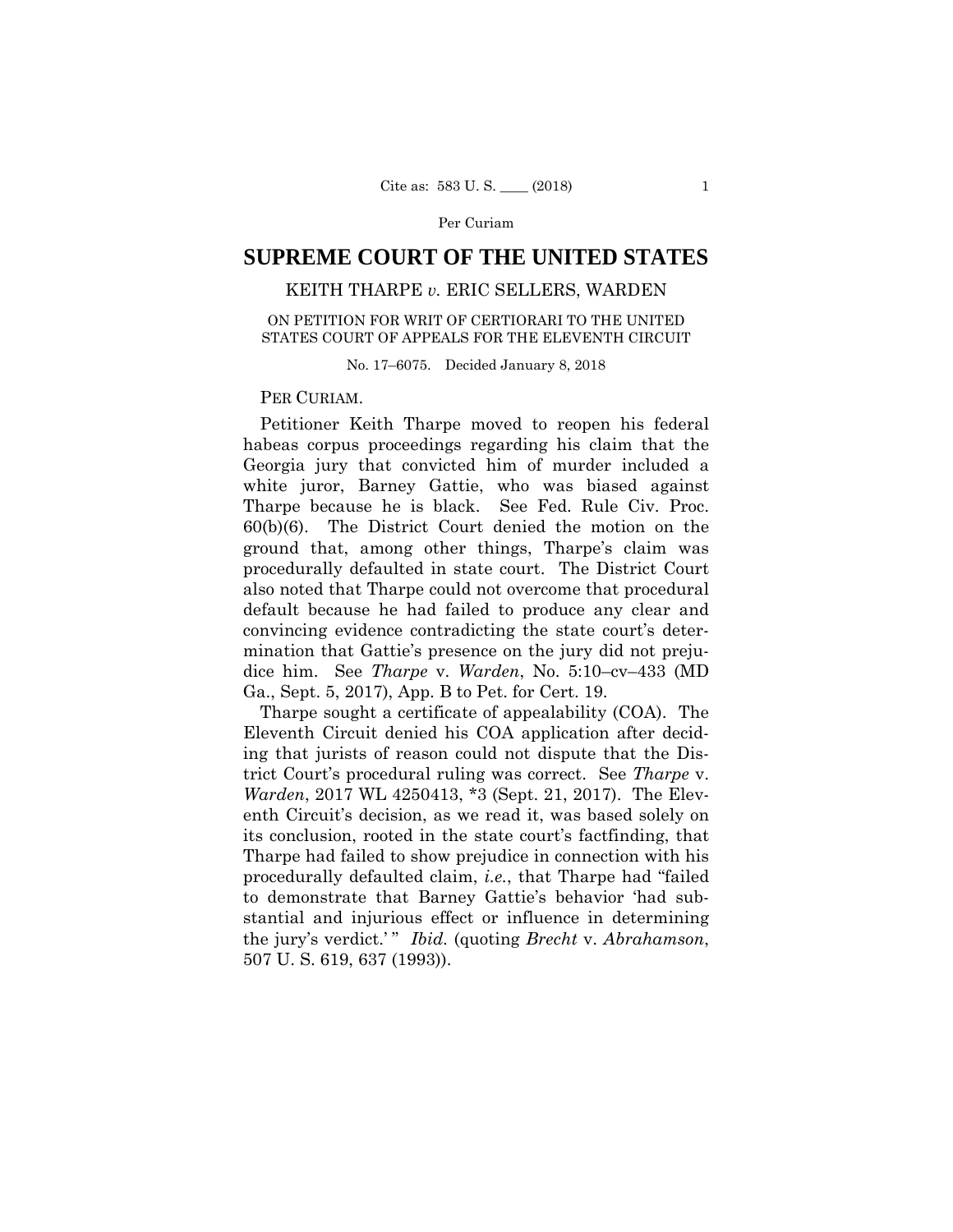#### Per Curiam

Our review of the record compels a different conclusion. The state court's prejudice determination rested on its finding that Gattie's vote to impose the death penalty was not based on Tharpe's race. See *Tharpe* v. *Warden*, No. 93–cv–144 (Super. Ct. Butts Cty., Ga., Dec. 1, 2008), App. F to Pet. for Cert. 102. And that factual determination is binding on federal courts, including this Court, in the absence of clear and convincing evidence to the contrary. See 28 U.S.C.  $$2254(e)(1)$ . Here, however, Tharpe produced a sworn affidavit, signed by Gattie, indicating Gattie's view that "there are two types of black people: 1. Black folks and 2. Niggers"; that Tharpe, "who wasn't in the 'good' black folks category in my book, should get the electric chair for what he did"; that "[s]ome of the jurors voted for death because they felt Tharpe should be an example to other blacks who kill blacks, but that wasn't my reason"; and that, "[a]fter studying the Bible, I have wondered if black people even have souls." App. B to Pet. for Cert. 15–16 (internal quotation marks omitted). Gattie's remarkable affidavit—which he never retracted presents a strong factual basis for the argument that Tharpe's race affected Gattie's vote for a death verdict. At the very least, jurists of reason could debate whether Tharpe has shown by clear and convincing evidence that the state court's factual determination was wrong. The Eleventh Circuit erred when it concluded otherwise.

The question of prejudice—the ground on which the Eleventh Circuit chose to dispose of Tharpe's application is not the only question relevant to the broader inquiry whether Tharpe should receive a COA. The District Court denied Tharpe's Rule 60(b) motion on several grounds not addressed by the Eleventh Circuit. We express no view of those issues here. In light of the standard for relief from judgment under Rule 60(b)(6), which is available only in " 'extraordinary circumstances,' " *Gonzalez* v. *Crosby*, 545 U. S. 524, 536 (2005), Tharpe faces a high bar in showing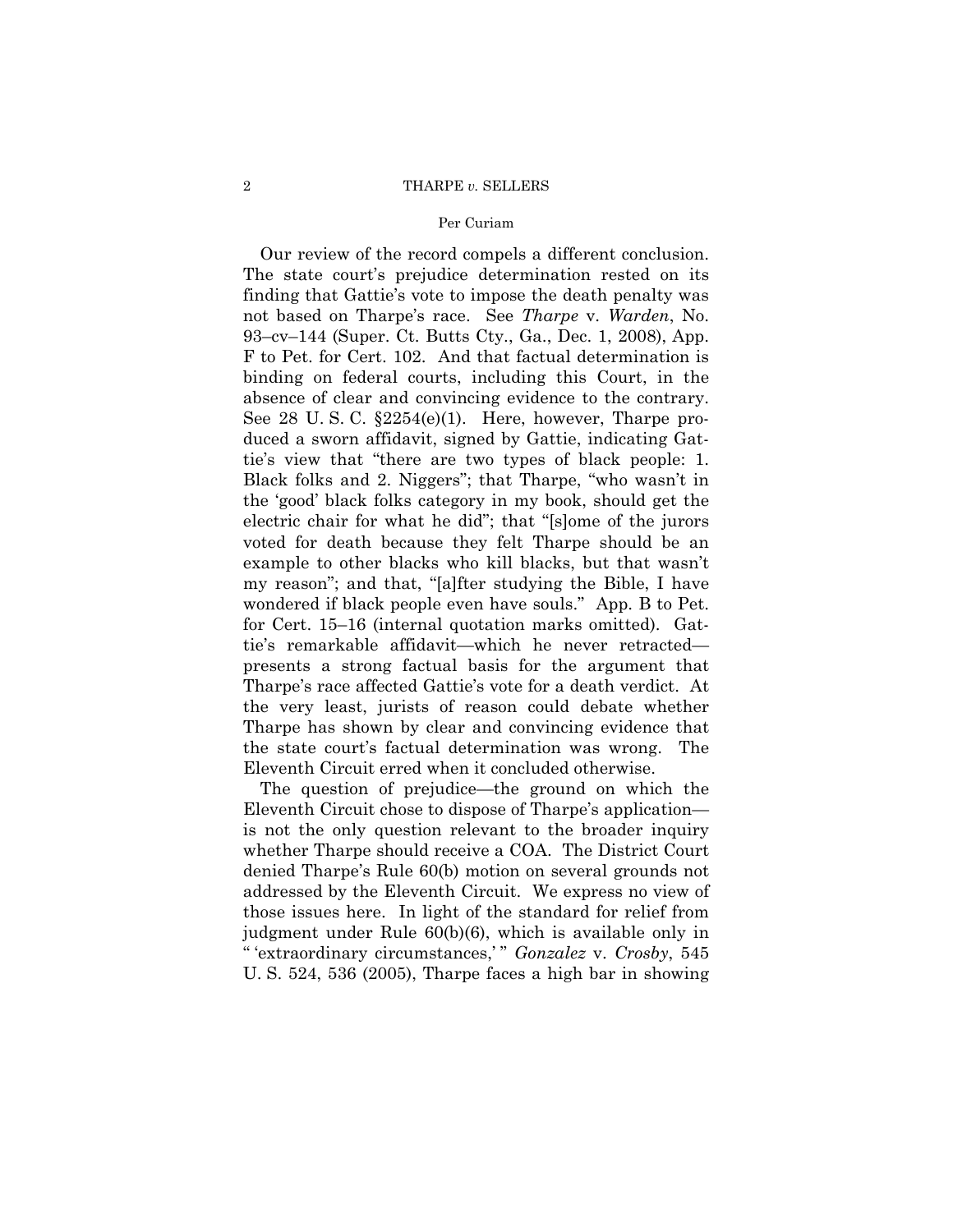## Per Curiam

that jurists of reason could disagree whether the District Court abused its discretion in denying his motion. It may be that, at the end of the day, Tharpe should not receive a COA. And review of the denial of a COA is certainly not limited to grounds expressly addressed by the court whose decision is under review. But on the unusual facts of this case, the Court of Appeals' review should not have rested on the ground that it was indisputable among reasonable jurists that Gattie's service on the jury did not prejudice Tharpe.

We therefore grant Tharpe's motion to proceed *in forma pauperis*, grant the petition for certiorari, vacate the judgment of the Court of Appeals, and remand the case for further consideration of the question whether Tharpe is entitled to a COA.

*It is so ordered.*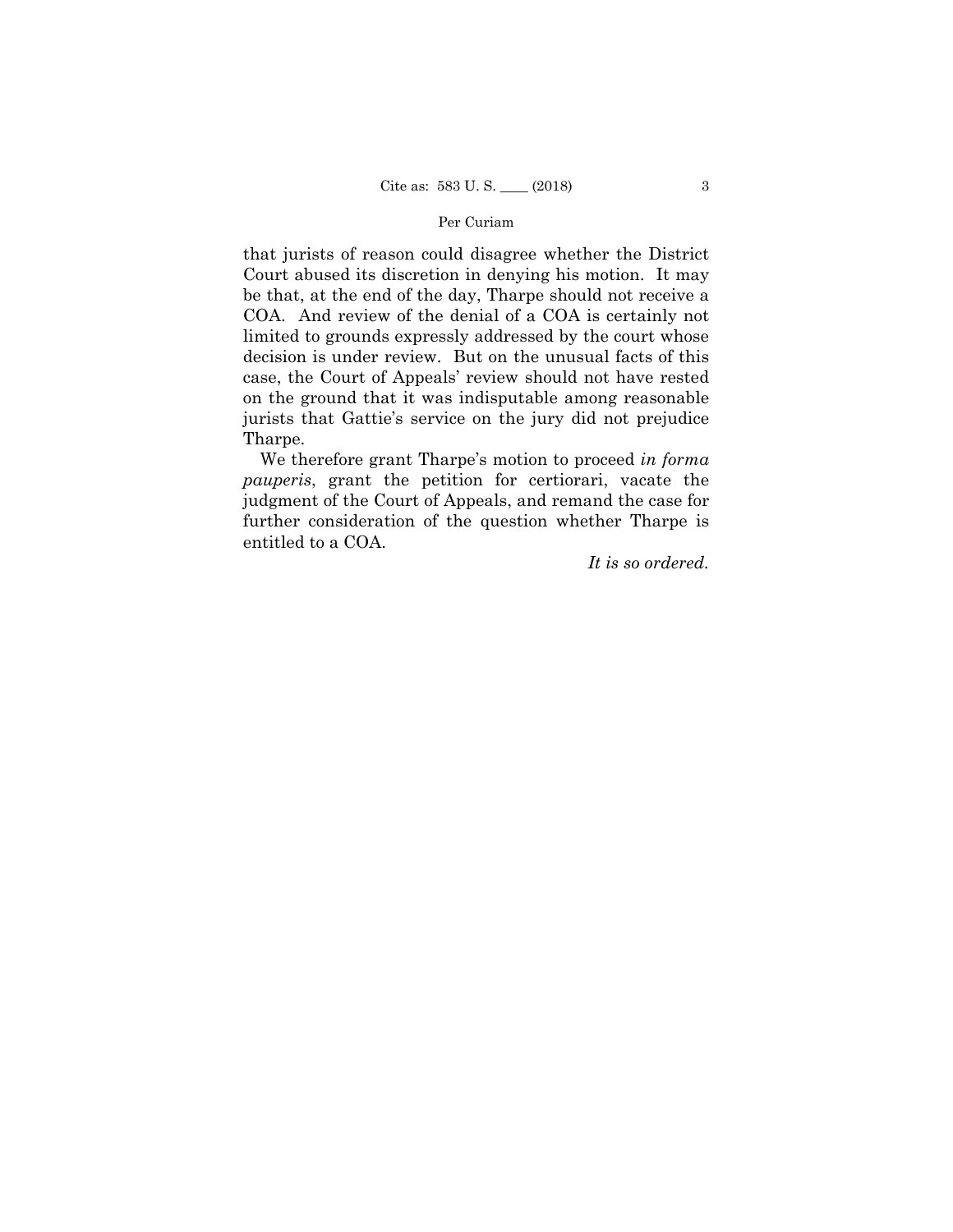# **SUPREME COURT OF THE UNITED STATES**

## KEITH THARPE *v.* ERIC SELLERS, WARDEN

## ON PETITION FOR WRIT OF CERTIORARI TO THE UNITED STATES COURT OF APPEALS FOR THE ELEVENTH CIRCUIT

#### No. 17–6075. Decided January 8, 2018

JUSTICE THOMAS, with whom JUSTICE ALITO and JUSTICE GORSUCH join, dissenting.

If bad facts make bad law, then "unusual facts" inspire unusual decisions. *Ante*, at 3. In its brief *per curiam*  opinion, the Court misreads a lower court's opinion to find an error that is not there, and then refuses to entertain alternative grounds for affirmance. The Court does this to accomplish little more than a do-over in the Court of Appeals: As it concedes, petitioner Keith Tharpe faces a "high bar" on remand to obtain even a certificate of appealability (COA). *Ante*, at 2.

One might wonder why the Court engages in this pointless exercise. The only possible explanation is its concern with the "unusual facts" of this case, specifically a juror affidavit that expresses racist opinions about blacks. The opinions in the affidavit are certainly odious. But their odiousness does not excuse us from doing our job correctly, or allow us to pretend that the lower courts have not done theirs.

The responsibility of courts is to decide cases, both usual and unusual, by neutrally applying the law. The law reflects society's considered judgments about the balance of competing interests, and we must respect those judgments. In bending the rules here to show its concern for a black capital inmate, the Court must think it is showing its concern for racial justice. It is not. Its summary vacatur will not stop Tharpe's execution or erase the "unusual fac<sup>[t]</sup>" of the affidavit. It will only delay justice for Jaquelin Freeman, who was also black, who is ignored by the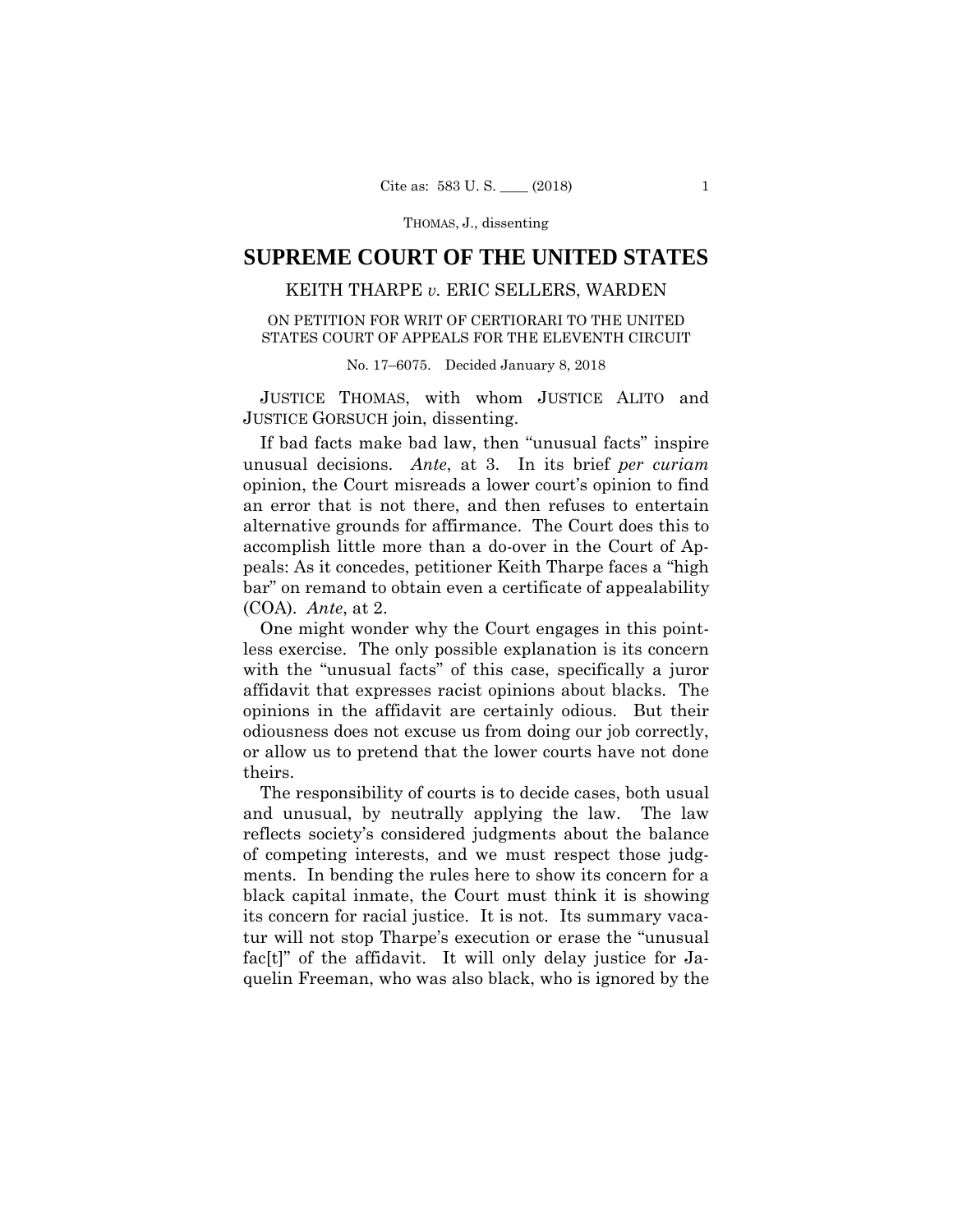majority, and who was murdered by Tharpe 27 years ago. I respectfully dissent.

## I

The Court's terse opinion tells the reader that this case involves a petitioner, a juror, an affidavit, and a prejudice determination. But it involves much more than that. This case also has a victim, a second affidavit, numerous depositions, factfinding by a state court, and several decisions from federal judges that provide multiple grounds for denying a COA. I will briefly provide this omitted context.

A

 the rear of his truck. *Ibid.* Tharpe shot Freeman, rolled Keith Tharpe's wife, Migrisus, left him in 1990. Despite a no-contact order, Tharpe called her and told her that if she wanted to "'play dirty'" he would show her "'what dirty was.'" *Tharpe* v. *Warden*, 834 F. 3d 1323, 1325 (CA11 2016). The next morning, Tharpe ambushed his wife and her sister, Jaquelin Freeman, as they drove to work, pulling his truck in front of their car and forcing them to stop. Tharpe aimed a shotgun at the car and ordered his wife to get into his truck. He then told Freeman that he was going to "'f— [her] up'" and took her to her body into a ditch, reloaded, and shot her again, killing her. After murdering Freeman, Tharpe kidnaped and raped his wife, leaving Freeman's body lying in the ditch. Freeman's husband found her a short time later, while driving their children to school.

A jury convicted Tharpe of malice murder and two counts of aggravated kidnaping. After hearing the evidence, the jury needed less than two hours to return a unanimous sentence of death. As aggravating factors, the jury found that Tharpe murdered Freeman while committing two other capital felonies—the aggravated kidnapings of his wife and Freeman—and that the murder was outra-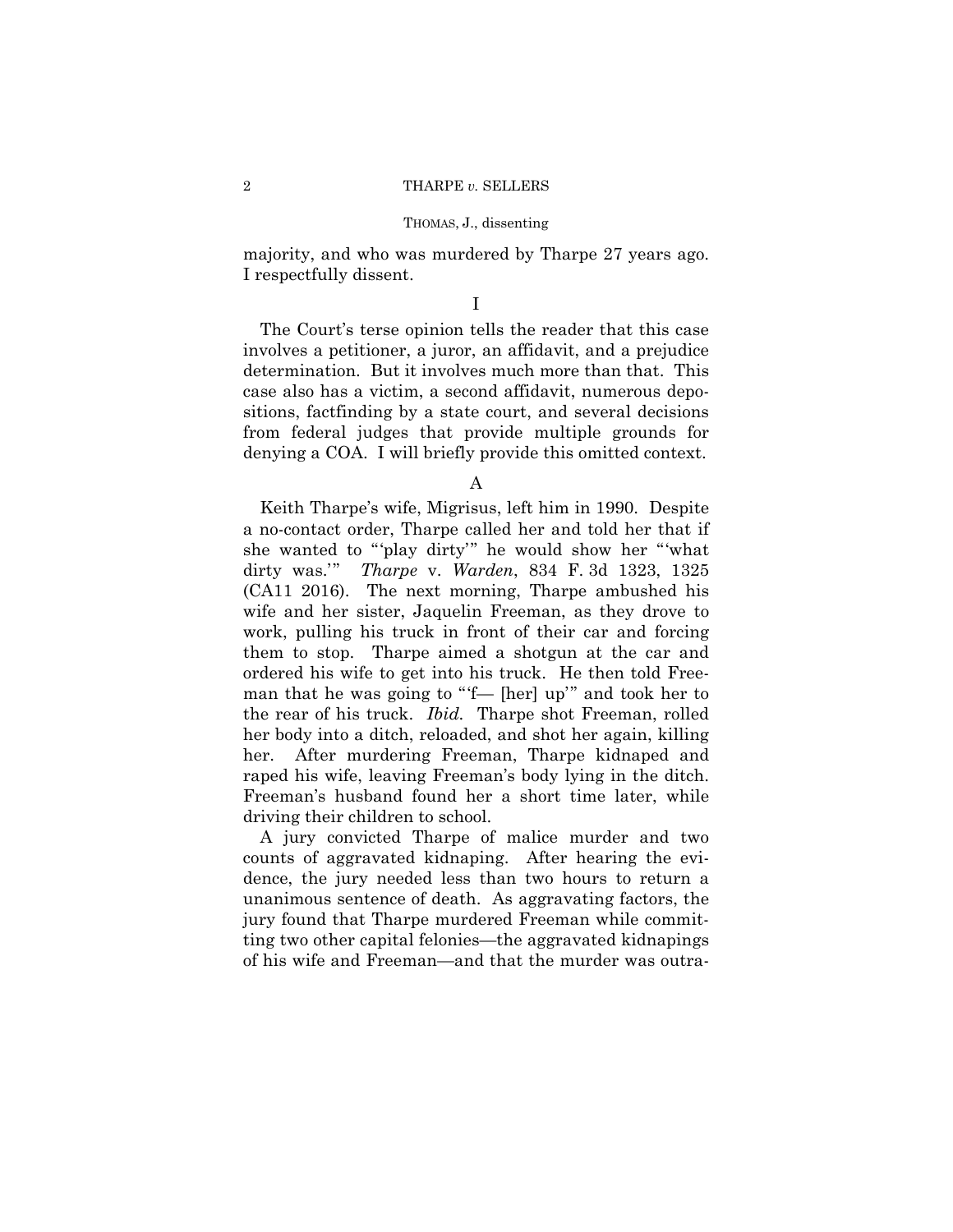geously or wantonly vile, horrible, or inhuman.

### B

 so much." *Id.*, at 16. But because Freeman and her family More than seven years after his trial, Tharpe's lawyers interviewed one of his jurors, Barney Gattie. The resulting affidavit stated that Gattie knew Freeman, and that her family was "what [he] would call a nice [b]lack family." *Tharpe* v. *Warden*, No. 5:10–cv–433 (MD Ga., Sept. 5, 2017), App. B to Pet. for Cert. 15. The affidavit continued that, in Gattie's view, "there are two types of black people: 1. Black folks and 2. Niggers." *Ibid.* Tharpe "wasn't in the 'good' black folks category," according to the affidavit, and if Freeman had been "the type Tharpe is, then picking between life and death for Tharpe wouldn't have mattered were "good black folks," the affidavit continued, Gattie thought Tharpe "should get the electric chair for what he did." *Ibid.* Gattie's affidavit went on to explain that "[a]fter studying the Bible," he had "wondered if black people even have souls." *Ibid.* The affidavit also noted that some of the other jurors "wanted blacks to know they weren't going to get away with killing each other." *Ibid.* 

A couple of days later, the State obtained another affidavit from Gattie. In that second affidavit, Gattie stated that he "did not vote to impose the death penalty because [Tharpe] was a black man," but instead because the evidence presented at trial justified it and because Tharpe showed no remorse. Record in No. 5:10–cv–433 (MD Ga., June 21, 2017) (Record), Doc. 77–3, p. 2. The affidavit explained that Gattie had consumed "seven or more beers" on the afternoon he signed the first affidavit. *Ibid.* Although he had signed it, he "never swore to [it] nor was [he] ever asked if [the] statement was true and accurate." *Id.,*  at 3. He also attested that many of the statements in the first affidavit "were taken out of context and simply not accurate." *Ibid.* And he felt that the lawyers who took it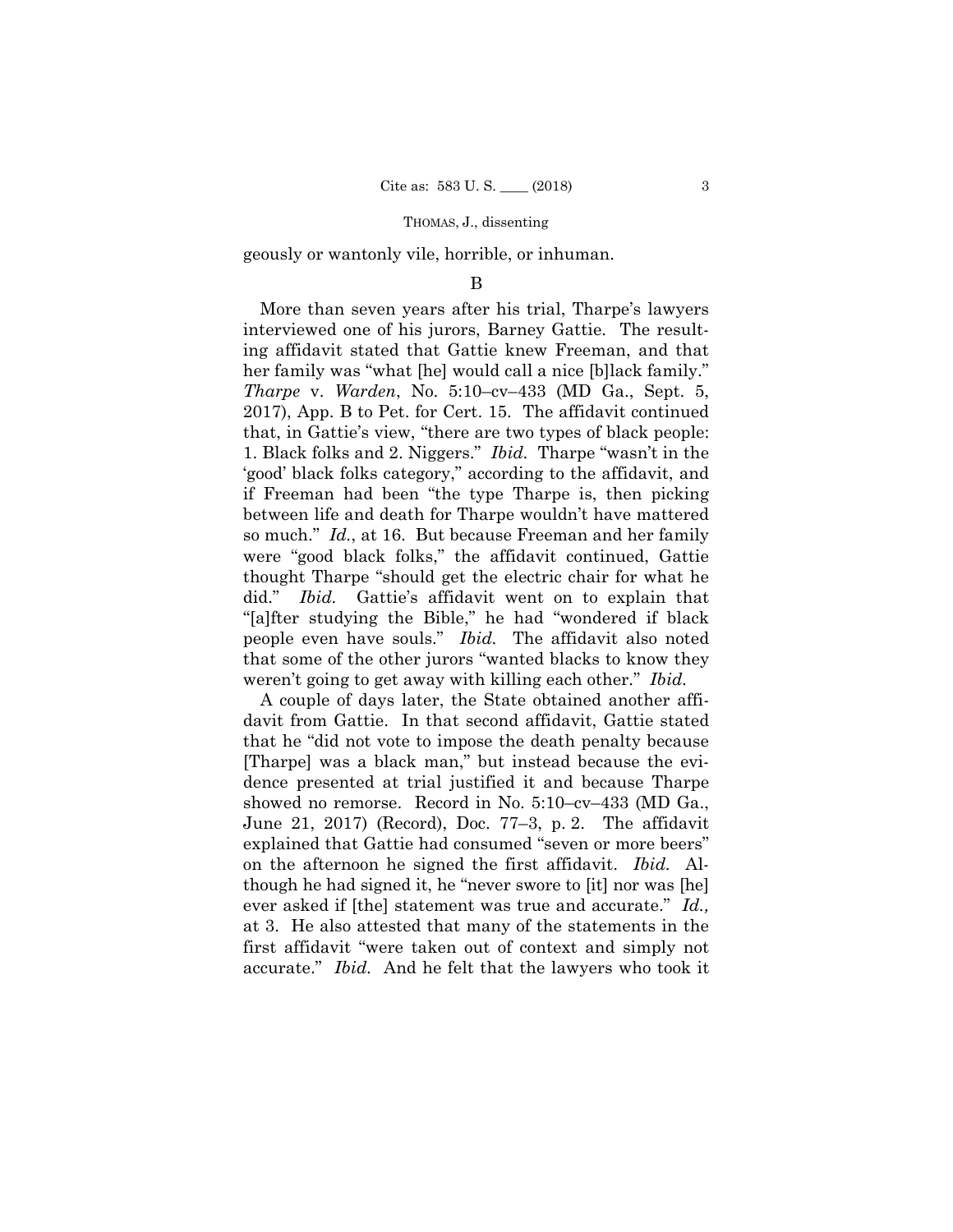#### THOMAS, J., dissenting

"were deceiving and misrepresented what they stood for." *Id.,* at 5.

A state postconviction court presided over Gattie's deposition. Gattie again testified that, although he signed the affidavit, he did not swear to its contents. Gattie also testified that when he signed the affidavit he had consumed "[m]aybe a 12 pack, [and] a few drinks of whiskey, over the period of the day." *Id*., Doc. 15–8, p. 80. Tharpe's lawyers did not question Gattie about the contents of his first affidavit at the deposition. They instead spent much of the deposition asking Gattie unrelated questions about race, which the state court ruled irrelevant—like whether he was familiar with Uncle Tom's Cabin or whether his granddaughter would play with a black doll. The lawyers' failure to address the contents of Gattie's first affidavit troubled the state court. Just before it permitted Gattie to leave, the court advised Tharpe's lawyers that it might "totally discoun[t]" Gattie's first affidavit, and it again invited them to ask Gattie questions about its contents. *Id.*, at 105. Tharpe's lawyers declined the opportunity.

The state court also heard deposition testimony from ten of Tharpe's other jurors and received an affidavit from the eleventh. None of the jurors, two of whom were black, corroborated the statements in Gattie's first affidavit about how some of the jurors had considered race. The ten jurors who testified all said that race played no role in the jury's deliberations. The eleventh juror did not mention any consideration of race either.

 $\mathcal{C}$ 

 Tharpe sought state postconviction relief. One of his claims was that "improper racial animus . . . infected the deliberations of the jury." *Tharpe* v. *Warden*, 2017 WL 4250413, \*1 (CA11, Sept. 21, 2017).

The state court rejected this claim for two reasons. First, Tharpe could not prove juror misconduct because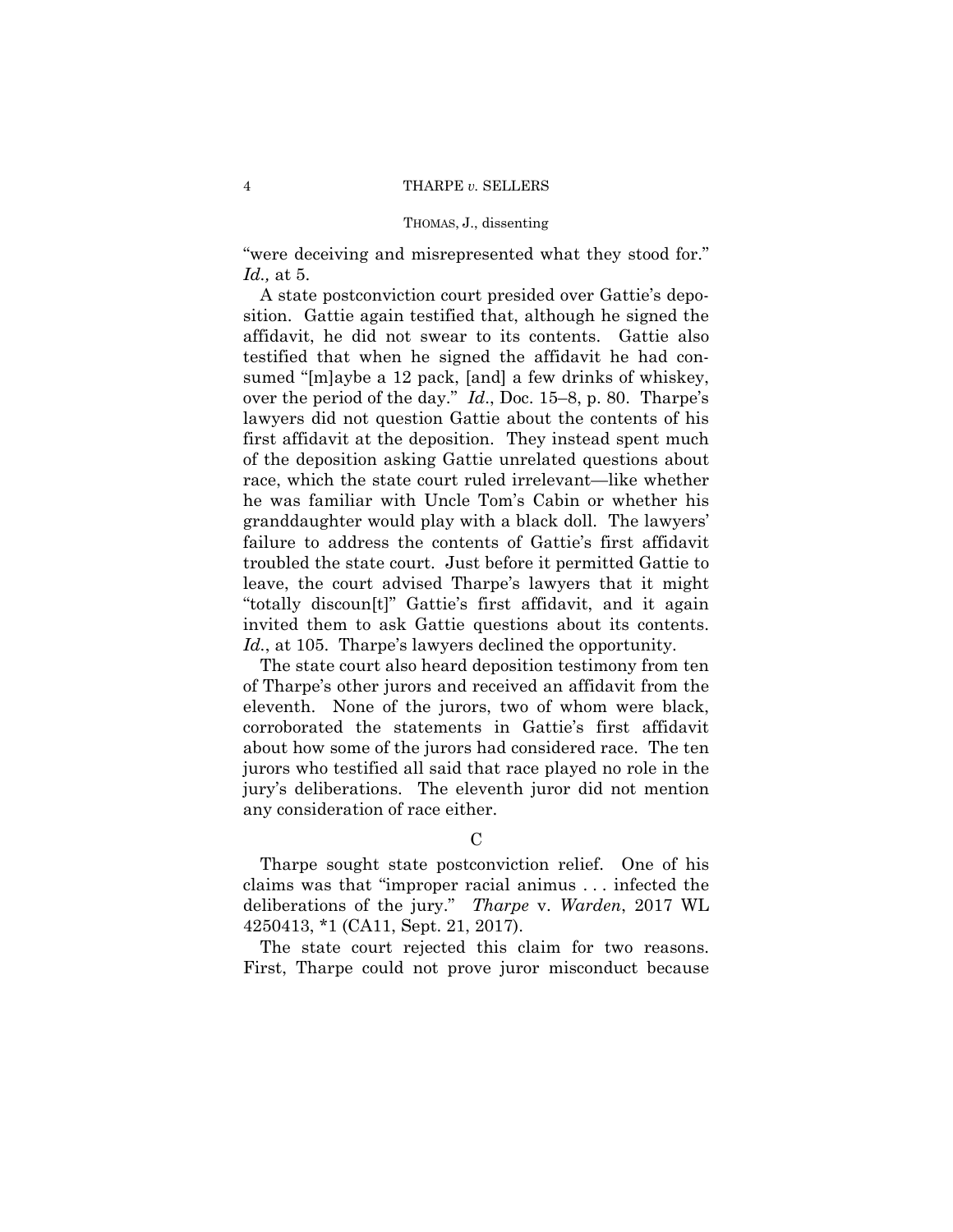Georgia law did not allow parties to impeach a jury verdict with post-trial testimony from jurors. *Tharpe* v. *Warden*, No. 93–cv–144 (Super. Ct. Butts Cty., Ga., Dec. 1, 2008), App. F to Pet. for Cert. 99–101. Second, Tharpe had procedurally defaulted his claim because he had failed to raise it on direct appeal, and he could not establish cause and prejudice to overcome that default. *Id.*, at 102. Tharpe's allegation of ineffective assistance of counsel was insufficient to establish cause because he had "failed to establish the requisite deficiency or prejudice." *Ibid.* And Tharpe failed to establish prejudice because the state court credited Gattie's testimony that he had not relied on race when voting to sentence Tharpe. *Id.,* at 102–103.

D

Tharpe then raised his juror-bias claim in a federal petition for a writ of habeas corpus. The United States District Court for the Middle District of Georgia denied his claim as procedurally defaulted. The District Court acknowledged that ineffective assistance of counsel can provide cause to overcome a procedural default, but it explained that Tharpe "fail[ed] to provide any details regarding this allegation." 2017 WL 4250413, \*2. The District Court concluded that Tharpe "ha[d] not established that his counsels' ineffectiveness constituted cause to overcome the procedural defaul[t]" and that he "failed to show actual prejudice." *Ibid.* 

Tharpe did not seek a COA on his juror-bias claim. The United States Court of Appeals for the Eleventh Circuit affirmed the District Court's decision, *Tharpe*, 834 F. 3d 1323, and this Court denied certiorari, *Tharpe* v. *Sellers*, 582 U.S. (2017).

In June 2017, Tharpe moved to reopen his federal habeas proceedings under Federal Rule of Civil Procedure 60(b). He pointed to this Court's recent decisions in *Buck*  v. *Davis*, 580 U. S. \_\_\_ (2017), and *Pena-Rodriguez* v.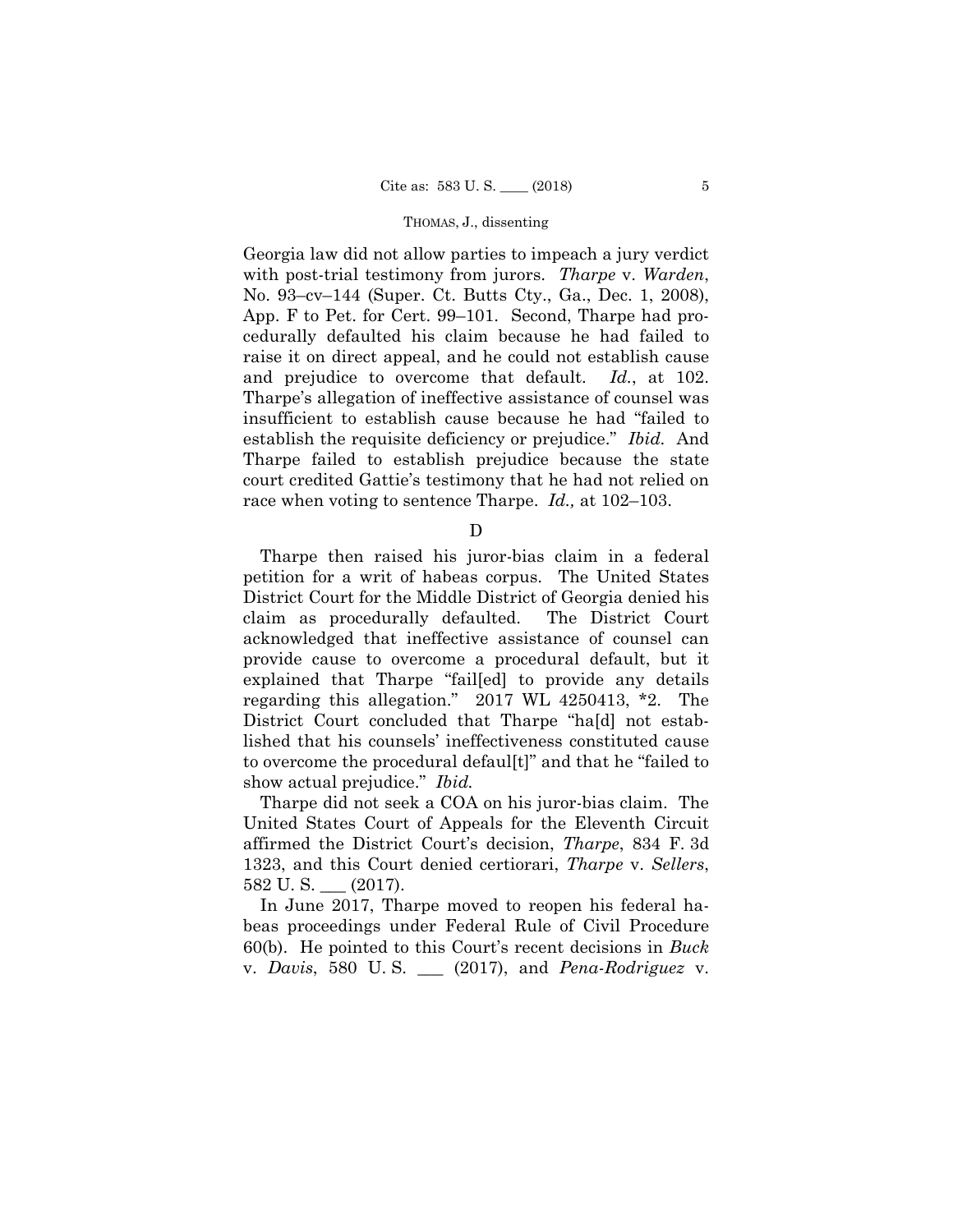#### THOMAS, J., dissenting

*Colorado*, 580 U. S. \_\_\_ (2017), as extraordinary circumstances that entitled him to relief. According to Tharpe, *Buck* established that extraordinary circumstances are present when a defendant was sentenced due to his race and new law provides an opportunity to consider the merits of his previously defaulted, race-based sentencing claim. *Pena-Rodriguez* supplied that new law, Tharpe argued, because it held that a state no-impeachment rule must yield when there is a "clear statement that indicates [a juror] relied on racial stereotypes or animus to convict a criminal defendant."  $580$  U. S., at  $\_\_\_$  (slip op., at 17).

The District Court denied Tharpe's motion. It first explained that *Pena-Rodriguez* announced a new procedural rule that does not apply retroactively on federal collateral review. App. B to Pet. for Cert. 6–14. It alternatively deferred to the state court's finding that Tharpe could not prove cause or prejudice to overcome his procedural default. *Id.*, at 18–21. After the depositions of Gattie and ten other jurors, the state court credited Gattie's testimony that he did not vote for death based on race. *Id.*, at 21. The District Court deferred to that credibility determination, and nothing in *Pena-Rodriguez*  undermined that determination. App. B to Pet. for Cert. 19–21.

The Eleventh Circuit denied a COA. It explained that the District Court had concluded in its first decision that Tharpe failed to prove cause and prejudice. 2017 WL 4250413, \*2. The District Court had later rejected Tharpe's Rule 60(b) motion both because *Pena-Rodriguez* was not retroactively applicable on federal collateral review and because it "presumed the correctness" of the state court's finding that Tharpe failed to "'establish cause and prejudice.'" 2017 WL 4250413, \*2. The Eleventh Circuit then offered two reasons why Tharpe was not entitled to a COA. First, Tharpe had not "'made a substantial showing of the denial of a constitutional right.'"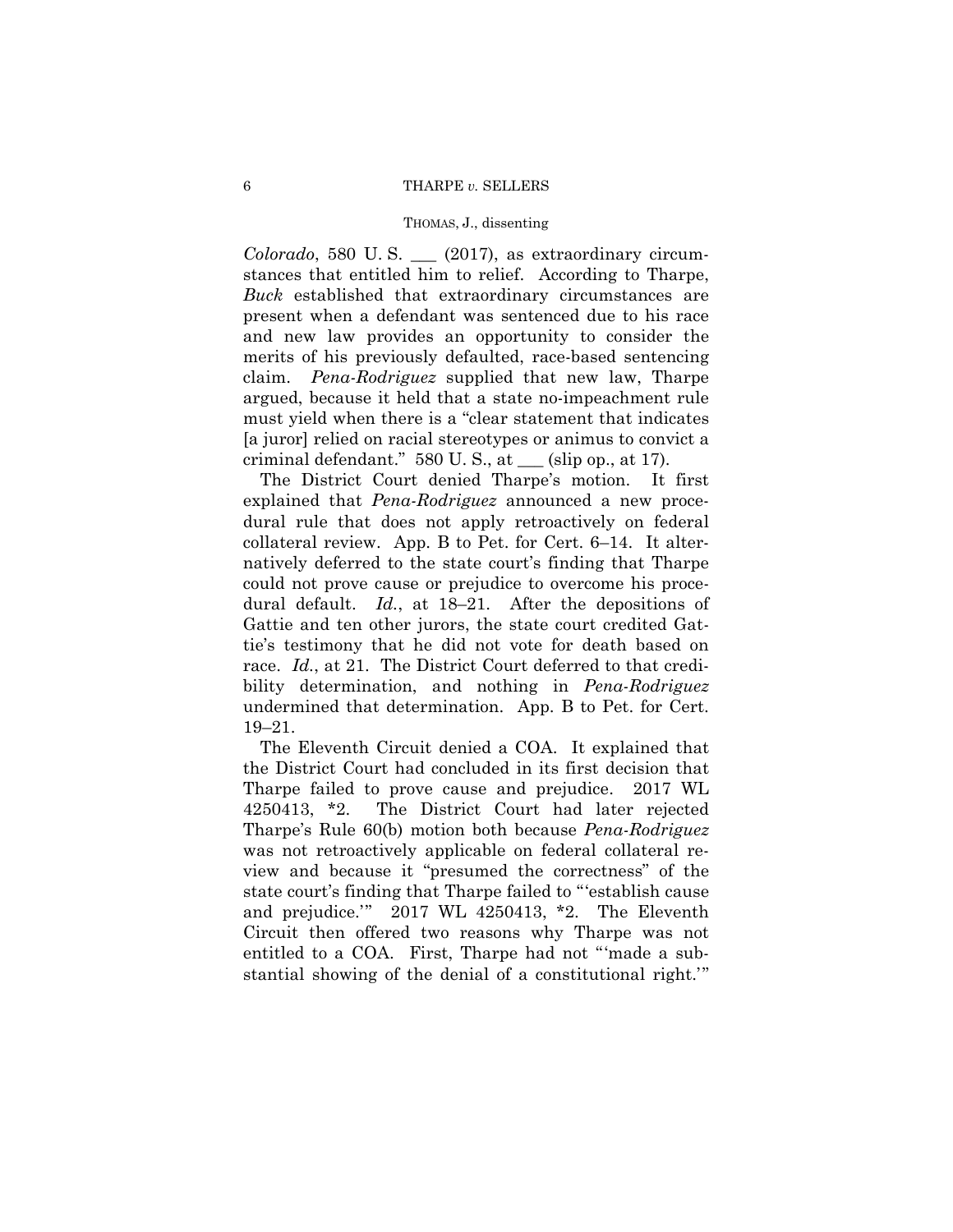*Id.*, at \*3 (quoting 28 U.S.C. §2253(c)(2)). "As the [state court] and the District Court found, Tharpe failed to demonstrate that Barney Gattie's behavior 'had substantial and injurious effect or influence in determining the jury's verdict.'" 2017 WL 4250413, \*3 (quoting *Brecht* v. *Abrahamson*, 507 U. S. 619, 637 (1993)). "Nor," the Eleventh Circuit continued, "has Tharpe shown that 'jurists of reason would find it debatable whether the district court was correct in its procedural ruling.'" 2017 WL 4250413, \*3 (quoting *Slack* v. *McDaniel*, 529 U. S. 473, 484 (2000)).1

Shortly before his execution, Tharpe filed a petition for a writ of certiorari and a stay application with this Court. We issued a stay.

## II

To obtain a COA, Tharpe must show "that jurists of reason would find it debatable whether the petition states a valid claim of the denial of a constitutional right" and "that jurists of reason would find it debatable whether the district court was correct in its procedural ruling." *Id.*, at 484. The Court is not willing to say that Tharpe can satisfy this standard. See *ante*, at 3 ("It may be that, at the end of the day, Tharpe should not receive a COA"). Instead, its opinion makes two moves. First, it "read[s]" the decision below as resting "solely" on Tharpe's "fail[ure] to show prejudice" to overcome his procedural default. *Ante*, at 1. It does not read the decision as reaching cause, and it declines to consider that or any other alternative reason to affirm the Eleventh Circuit. See *ante*, at 1–2. Second, the Court holds, contrary to the Eleventh Circuit, that jurists of reason could debate whether Tharpe has proven prejudice. See *ante*, at 2. Neither of the Court's moves is justified.

——————

<sup>1</sup>The Eleventh Circuit also held that Tharpe had not exhausted his *Pena-Rodriguez* claim in state court. 2017 WL 4250413, \*4.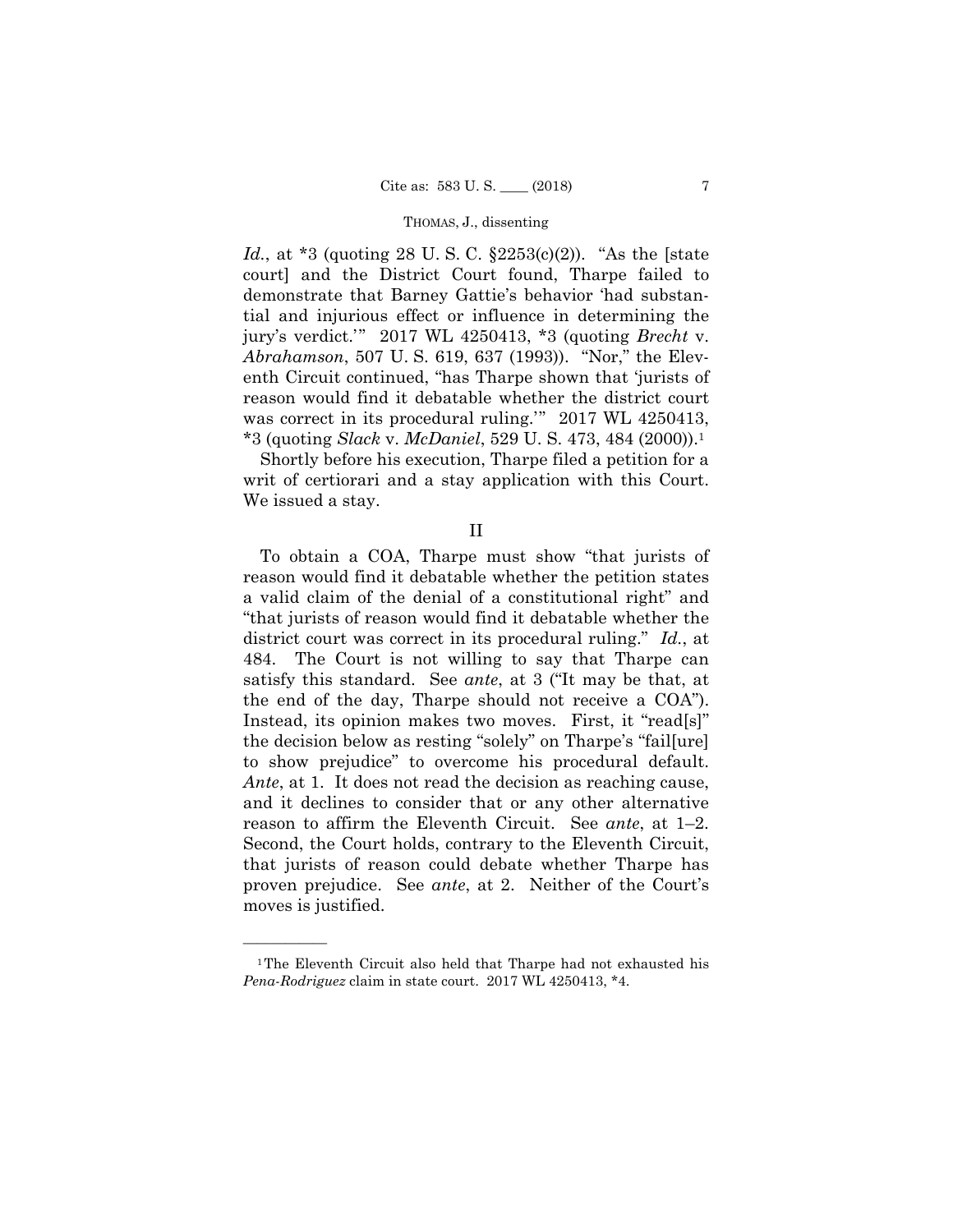A 1

The majority misreads the decision below as resting "solely" on prejudice. See *ante,* at 1. The Eleventh Circuit addressed cause as well.

The Eleventh Circuit first held that Tharpe had failed to make a "'substantial showing of the denial of a constitutional right,'" explaining that he had "failed to demonstrate that . . . Gattie's behavior 'had substantial and injurious effect or influence in determining the jury's verdict.'" 2017 WL 4250413, \*3 (quoting *Brecht*, *supra*, at 637). Then the Eleventh Circuit alternatively held that Tharpe had not "shown that 'jurists of reason would find it debatable whether the district court was correct in its procedural ruling.'" 2017 WL 4250413, \*3 (quoting *Slack*, *supra*, at 484). The "procedural ruling" of the District Court rested on both cause and prejudice—as the Eleventh Circuit explained earlier in its opinion, quoting the District Court at length. See 2017 WL 4250413, \*2. Indeed, neither party suggests that the Eleventh Circuit's decision did not reach cause, and both parties briefed the issue to this Court. See Brief in Opposition 16–17; Reply Brief 7– 8. The Court's reading of the decision below is untenable.

Even if its reading were tenable, the Court does not explain why the strong medicine of a summary disposition is warranted here. Summary decisions are "rare" and "usually reserved by this Court for situations in which . . . the decision below is clearly in error." *Schweiker* v. *Hansen*, 450 U. S. 785, 791 (1981) (Marshall, J., dissenting). The majority's reading of the decision below is not the better one, much less the clearly correct one. By adopting the least charitable reading of the Eleventh Circuit's decision, the majority "disrespects the judges of the courts of appeals, who are appointed and confirmed as we are." *Wellons* v. *Hall*, 558 U. S. 220, 228 (2010) (Scalia, J., dissenting). This Court should not "vacate and send back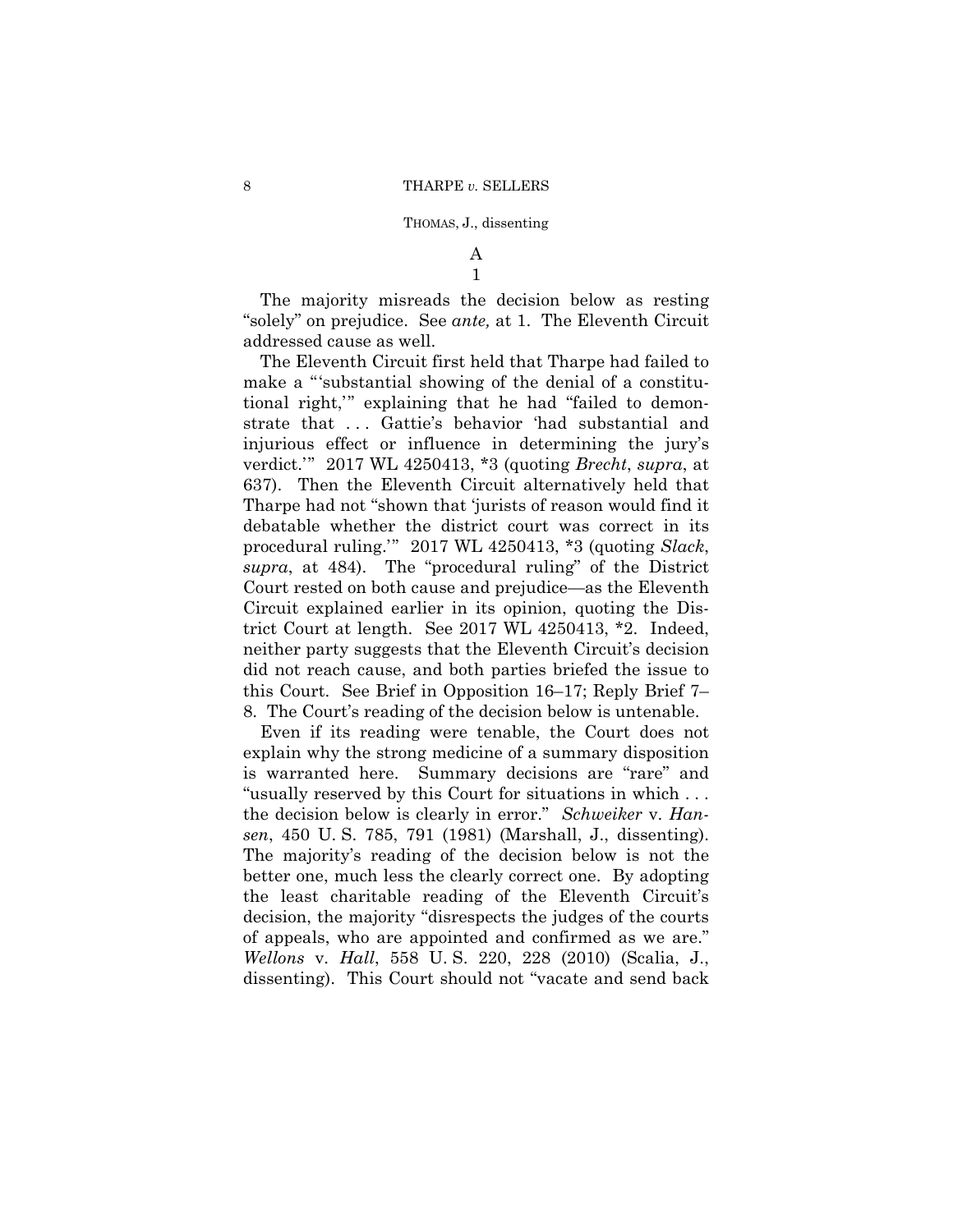their homework." *Ibid.* In fact, "[a]n appropriately selftheir authorized judgments for inconsequential imperfection of opinion—as though we were schoolmasters grading respecting response to today's summary vacatur would be summary reissuance of the same opinion," *ibid.,* with a sentence clarifying that the Eleventh Circuit agrees with the District Court's decision on cause.

2

Putting aside its misreading of the decision below, the Court inexplicably declines to consider alternative grounds for affirmance. The Court acknowledges that our review "is certainly not limited to grounds expressly addressed by the court whose decision is under review." *Ante,* at 3. But the Court does not explain why it nonetheless limits itself to the question of prejudice. The Court's self-imposed limitation is inexcusable given that Tharpe's collateral challenges to his sentence have lasted 24 years, the Court's failure to consider alternative grounds has halted an imminent execution, the alternative grounds were reached below, several of them were briefed here, and many of them are obviously correct. In fact, the District Court identified two grounds for denying Tharpe relief that no reasonable jurist could debate.

First, no reasonable jurist could argue that *Pena-Rodriguez* applies retroactively on collateral review. *Pena-Rodriguez* established a new rule: The opinion states that it is answering a question "left open" by this Court's earlier precedents.  $580 \text{ U.S., at }$  (slip op., at 13). A new rule does not apply retroactively unless it is substantive or a "watershed rul[e] of criminal procedure." *Teague* v. *Lane*, 489 U. S. 288, 311 (1989) (plurality opinion). Since *Pena-Rodriguez* permits a trial court "to consider [certain] evidence," 580 U. S., at \_\_\_ (slip op., at 17), and does not "alte[r] the range of conduct or the class of persons that the law punishes," *Schriro* v. *Summerlin*, 542 U. S. 348,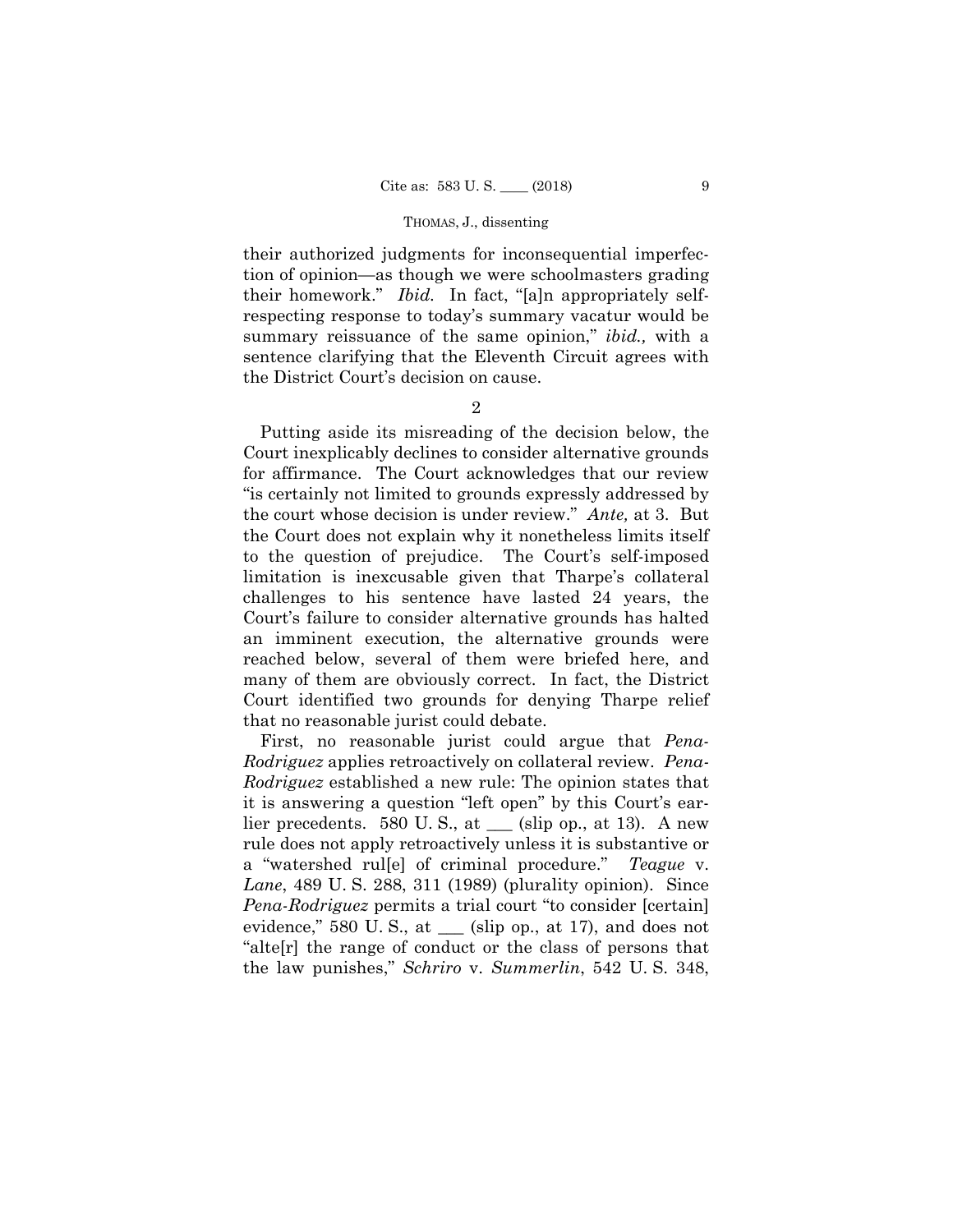#### THOMAS, J., dissenting

353 (2004), it cannot be a substantive rule.2 And Tharpe does not even attempt to argue that *Pena-Rodriguez* established a watershed rule of criminal procedure—a class of rules that is so "narrow" that it is "'unlikely that any has yet to emerge.'" *Schriro*, *supra,* at 352 (quoting *Tyler* v. *Cain*, 533 U. S. 656, 667, n. 7 (2001); alterations omitted). Nor could he. Not even the right to have a jury decide a defendant's eligibility for death counts as a watershed rule of criminal procedure. *Schriro*, *supra*, at 355–358.3

Second, no reasonable jurist could argue that Tharpe demonstrated cause for his procedural default. The only cause that Tharpe raised in state court was ineffective assistance of counsel. The state court rejected this claim because Tharpe presented only a conclusory allegation to support it. No reasonable jurist could debate that decision. Nor could a reasonable jurist debate the cause argument that Tharpe raises here. In his reply brief in support of certiorari in this Court, Tharpe argues that he

——————

<sup>2</sup>Moreover, because the state court considered Tharpe's evidence of racial bias anyway, despite Georgia's no-impeachment rule, no reasonable jurist could argue that *Pena-Rodriguez* presents an extraordinary circumstance that entitles Tharpe to reopen his judgment under Rule 60(b). He has already received the benefit of the rule announced in

 its decision." *Cullen* v. *Pinholster*, 563 U. S. 170, 182 (2011) (internal *Pena-Rodriguez*. 3Even if Tharpe could show that *Pena-Rodriguez* is retroactive under *Teague* and could overcome his procedural default, no reasonable jurist could argue that he has stated a valid juror-bias claim on the merits. The state court concluded that his claim failed in the absence of any admissible evidence to support it. See *Tharpe* v. *Warden*, No. 93–cv– 144 (Super. Ct. Butts Cty., Ga., Dec. 1, 2008), App. F to Pet. for Cert. 102. To obtain federal habeas relief, Tharpe must show that this merits decision "was contrary to, or involved an unreasonable application of, clearly established Federal law, as determined by the Supreme Court of the United States." 28 U. S. C. §2254(d)(1). Since the state court issued its decision nearly a decade before *Pena-Rodriguez*, no reasonable jurist could argue that the state court's decision was contrary to clearly established law at "the time the state court render[ed] quotation marks omitted).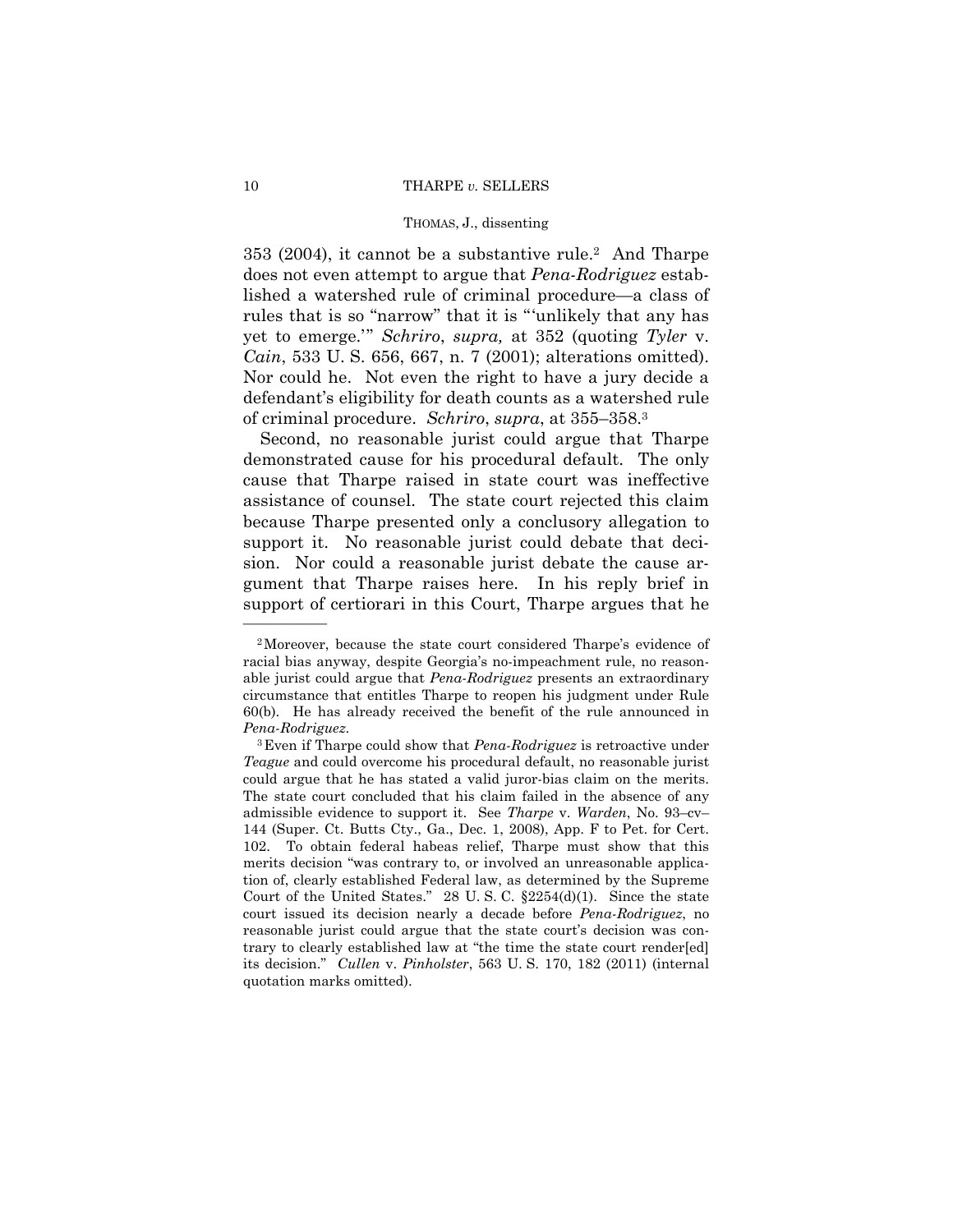did not have to raise his claim of juror bias on direct appeal. Reply Brief 7–8. But Tharpe never raised this argument in state court, so the state court did not err in failing to accept it. Nor did the District Court abuse its discretion in failing to address it, since Tharpe merely mentioned it in a footnote in his reply brief where he was explaining the state court's decision. And even if Tharpe's description of Georgia law is correct and relevant in a federal habeas proceeding, he offers no explanation for why he waited seven years after his trial to obtain Gattie's affidavit. See *Fults* v. *GDCP Warden*, 764 F. 3d 1311, 1317 (CA11 2014). In short, Tharpe has not offered a viable argument on cause in any court.

B

On the one issue it does address—prejudice—the Court falters again. Its conclusion that reasonable jurists could debate prejudice plows through three levels of deference. First, it ignores the deference that appellate courts must give to trial courts' findings on questions of juror bias. See *Skilling* v. *United States*, 561 U. S. 358, 396 (2010) ("In reviewing claims [of juror bias], the deference due to district courts is at its pinnacle: 'A trial court's findings of juror impartiality may be overturned only for manifest error'" (quoting *Mu'Min* v. *Virginia*, 500 U. S. 415, 428 (1991))). Then, it ignores the deference that federal habeas courts must give to state courts' factual findings. See 28 U. S. C. §2254(e)(1). Finally, it ignores the deference that federal appellate courts must give to federal district courts' discretionary decisions under Rule 60(b). See *Browder* v. *Director, Dept. of Corrections of Ill.*, 434 U. S. 257, 263, n. 7 (1978).

With all this deference, no reasonable jurist could debate the question of prejudice. The state court's finding that Tharpe "failed to show that any alleged racial bias of Mr. Gattie's was the basis for sentencing" him, App. F to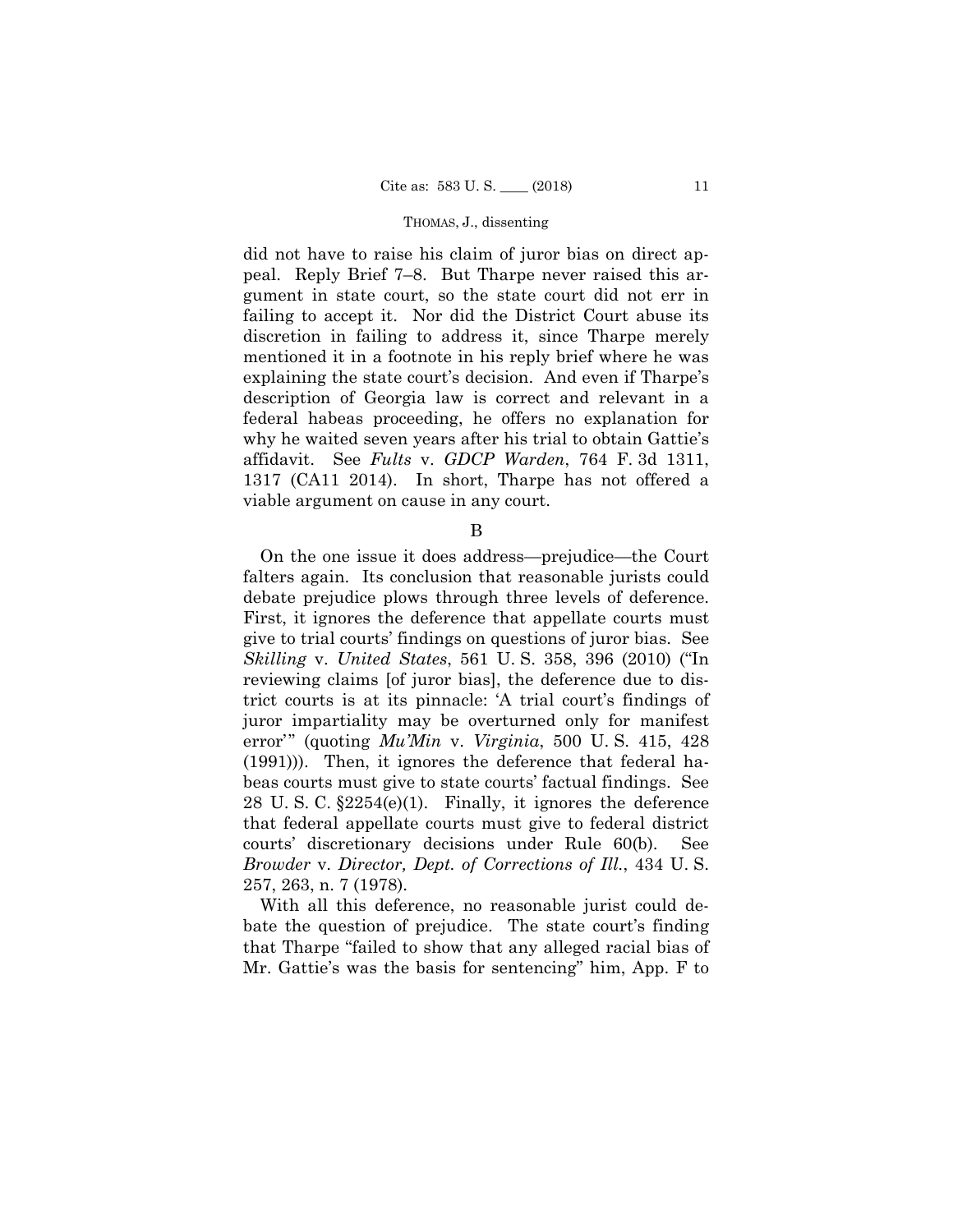#### THOMAS, J., dissenting

Pet. for Cert. 102, was supported by ample evidence. Gattie testified in his second affidavit that he did not impose a death sentence because of Tharpe's race. He also denied having sworn to the first affidavit and explained that he had consumed a substantial amount of alcohol on the day he signed it. Gattie's testimony was consistent with the testimony of the other ten jurors deposed in front of the trial court, each of whom testified that they did not consider race and that race was not discussed during their deliberations. To be sure, there was some evidence cutting the other way—most notably, Gattie's first affidavit. But the state court heard all of the evidence, saw the witnesses' demeanor, and decided to credit Gattie's testimony that he did not vote for the death penalty because of Tharpe's race. Even if we were reviewing the state court directly, its finding would be entitled to substantial deference. See *Skilling*, *supra*, at 396.

But we are not reviewing the state court directly. Instead, the relevant question is whether a reasonable jurist could argue that the District Court abused its discretion by concluding that the state court's decision to credit Gattie's testimony has not been rebutted by clear and convincing evidence. Even if "[r]easonable minds reviewing the record might disagree about" the evidence, "on habeas review that does not suffice to supersede the [state] court's credibility determination." *Rice* v. *Collins*, 546 U. S. 333, 341–342 (2006). And even if we might have made a different call, abuse-of-discretion review means we cannot "substitute [our] judgment for that of the district court." *Horne* v. *Flores*, 557 U. S. 433, 493 (2009) (BREYER, J., dissenting). Under these standards, no reasonable jurist could argue that Tharpe rebutted the state court's decision by clear and convincing evidence, much less that the District Court's deference to the state court's credibility determination was an abuse of discretion.